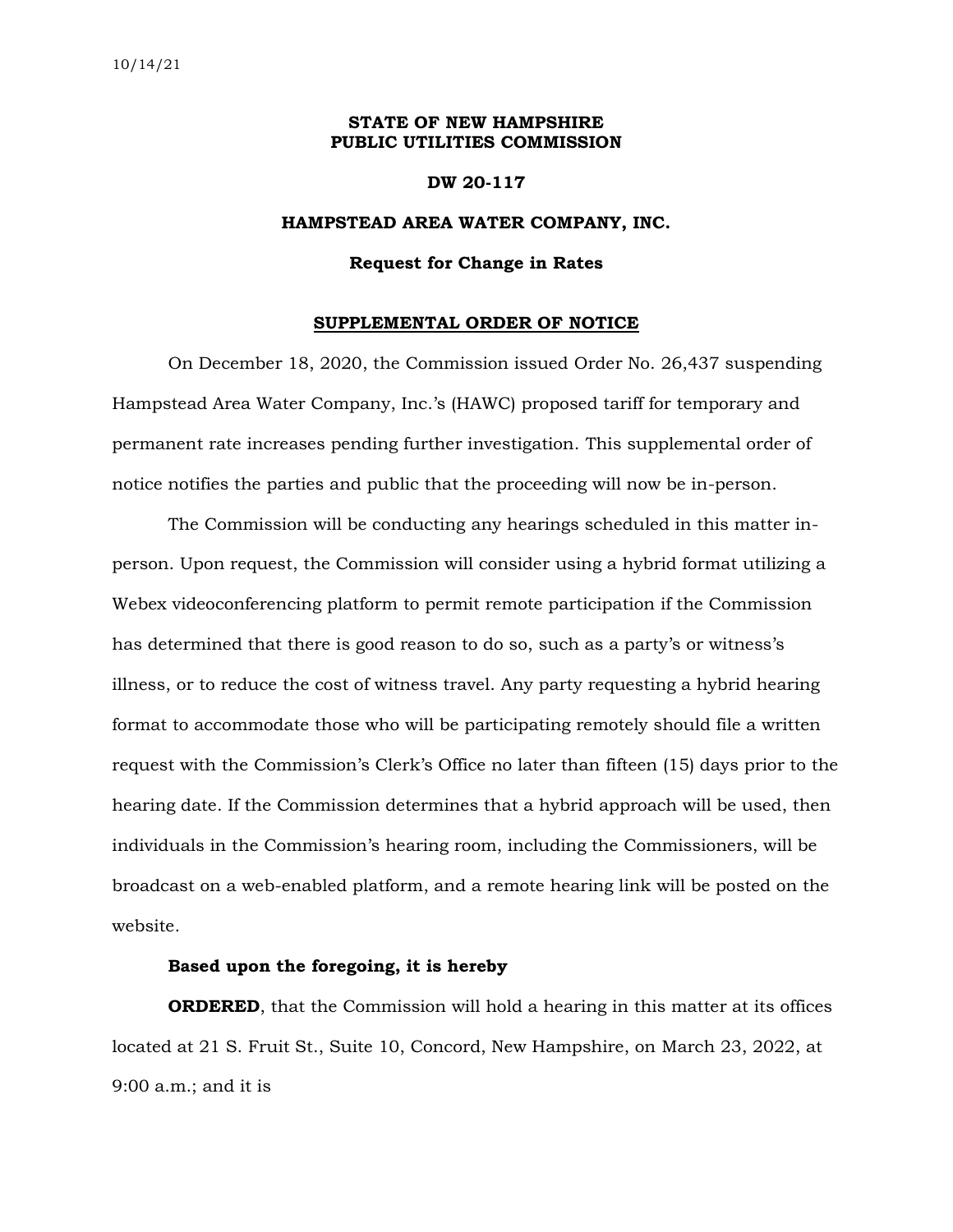**FURTHER ORDERED**, that pursuant to N.H. Admin. R., Puc 203.12, HAWC shall notify all persons desiring to be heard at the March 23, 2022 hearing by publishing a copy of this supplemental order of notice on its website no later than two business days after the date of issue, such publication to be documented by affidavit filed with the Commission on or before March 10, 2022. In addition, the Clerk shall publish this order of notice on the Commission's website no later than two business days after the date of issue.

So ordered, this fourteenth day of October, 2021.

Dianne Martin Presiding Officer Chairwoman

Individuals needing assistance or auxiliary communication aids due to sensory impairment or other disability should contact the Americans with Disabilities Act Coordinator, NHPUC, 21 S. Fruit St., Concord, New Hampshire 03301-2429; 603-271-2431; TDD Access: Relay N.H. 1-800-735-2964. Notification of the need for assistance should be made one week prior to the scheduled event.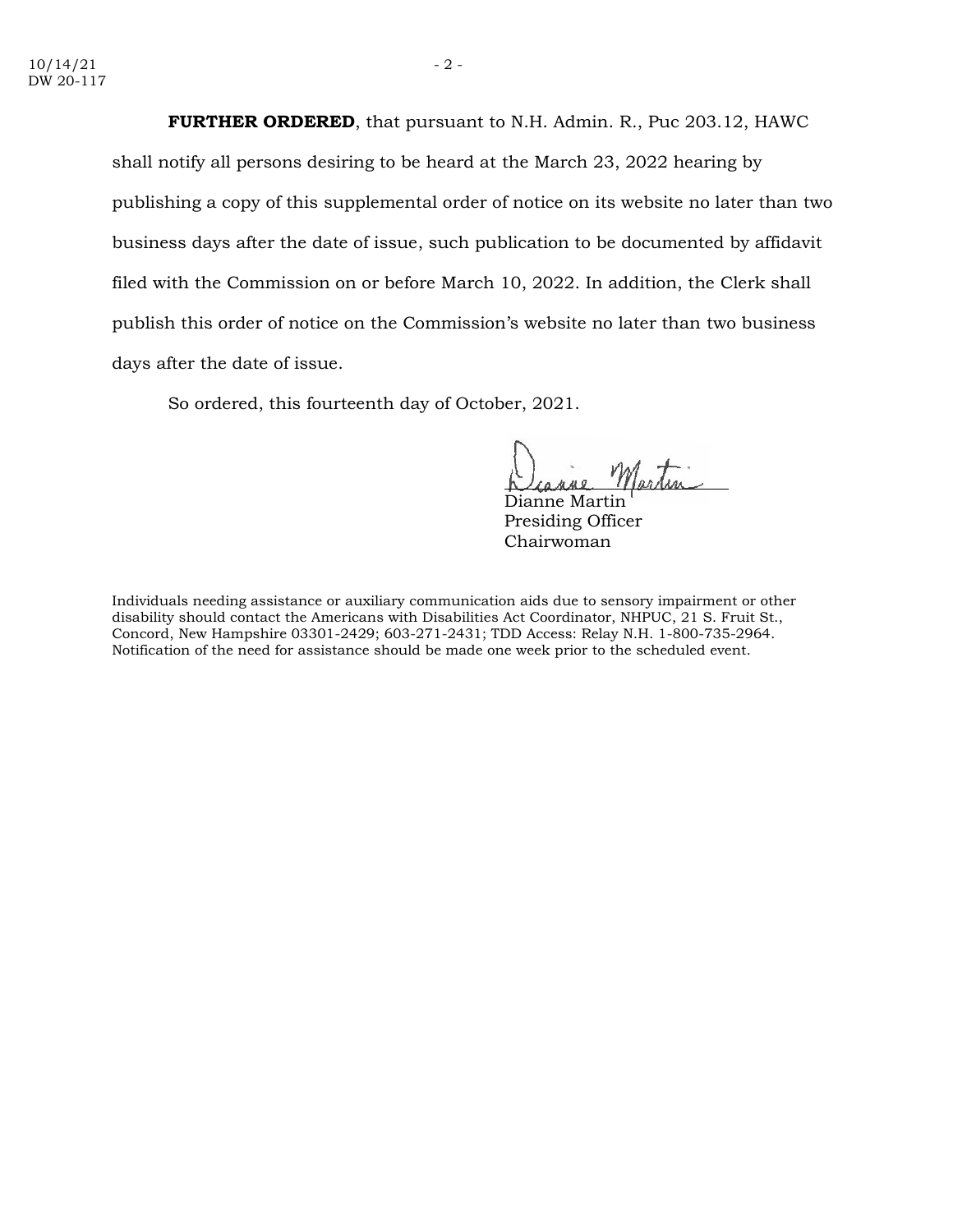# Service List - Docket Related

Docket# : 20-117

Printed: 10/14/2021

Email Addresses

ClerksOffice@puc.nh.gov aaugeri@lewisbuilders.com wbaldwin@atkinson-nh.gov douglas.brogan@gmail.com adminasst@townofdanville.org sambosox@gmail.com cressmandg@atkinson-nh.gov robyn.j.descoteau@energy.nh.gov kfarahsb@gmail.com Josie.Gage@oca.nh.gov david.n.goyette@energy.nh.gov lojogut@gmail.com ahansen@atkinson-nh.gov tklaes@blueridgecs.com donald.kreis@oca.nh.gov jayson.p.laflamme@energy.nh.gov charlie@hampsteadwater.com anthony.j.leone@energy.nh.gov nm1w@nm1w.com karen.j.moran@energy.nh.gov chris@atkinsoncc.com harold@lewisbuilders.com smorse@hampsteadnh.us dmullinax@blueridgecs.com smurphy@hampsteadnh.us amanda.o.noonan@energy.nh.gov shawn\_oneil@mail.rit.edu ocalitigation@oca.nh.gov dpatch@orr-reno.com k.Alan.richards@gmail.com mary.e.schwarzer@energy.nh.gov howard@energytactics.com gspero@atkinson-nh.gov sspyveewater@gmail.com stephenpstcyr@yahoo.com karen.sue.steele@gmail.com john@lewisbuilders.com sally.theriault@comcast.net